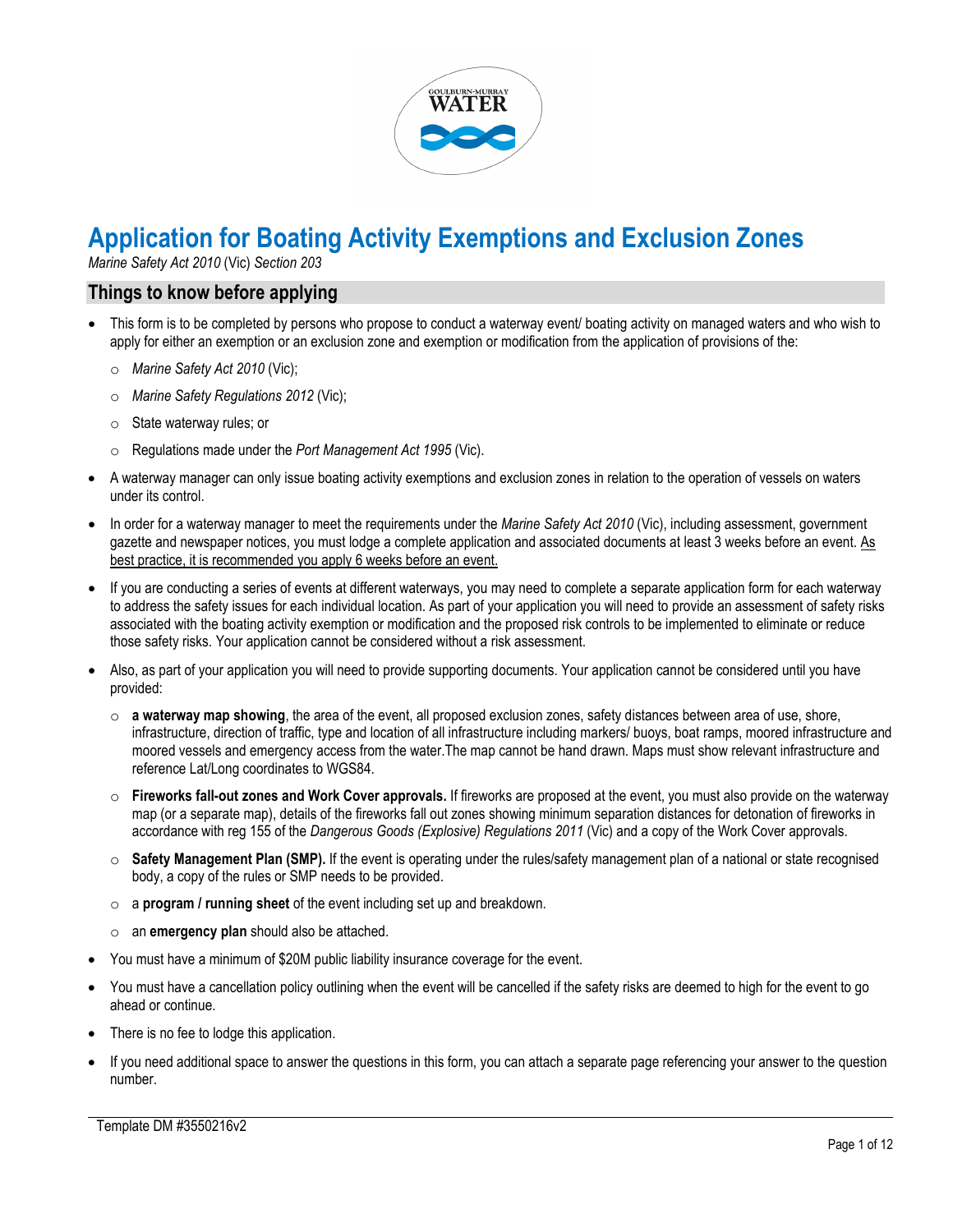

# **Application for Event Boating Activity Exemptions and Exclusion Zones**

*Marine Safety Act 2010* **(Vic)** *Section 212*

# **Applicant details**

| 1. | Business name of person or organisation proposing the event |                                    |                |          |
|----|-------------------------------------------------------------|------------------------------------|----------------|----------|
|    |                                                             |                                    |                |          |
| 2. | Type of applicant. Are you                                  |                                    |                |          |
|    | a company                                                   | $\rightarrow$ What is your ACN?    |                |          |
|    | a sole trader                                               | $\rightarrow$ What is your ABN?    |                |          |
|    | an incorporated association                                 | $\rightarrow$ Registration number? |                |          |
|    | another not-for-profit organisation                         |                                    |                |          |
|    | Other (please specify)                                      |                                    |                |          |
|    |                                                             |                                    |                |          |
| 3. | <b>Business address</b>                                     |                                    |                |          |
|    | Street number and name                                      |                                    |                |          |
|    |                                                             |                                    |                |          |
|    | Suburb                                                      |                                    | State          | Postcode |
|    |                                                             |                                    |                |          |
| 4. | Postal address                                              |                                    |                |          |
|    | Same as address above<br><b>OR</b>                          |                                    |                |          |
|    | Street number and name/PO box                               |                                    |                |          |
|    |                                                             |                                    |                |          |
|    | Suburb                                                      |                                    | State          | Postcode |
|    |                                                             |                                    |                |          |
| 5. | Name of contact person/event manager/coordinator            |                                    | Position title |          |
|    |                                                             |                                    |                |          |
|    | Business telephone number                                   | Mobile number                      | Fax number     |          |
|    |                                                             |                                    |                |          |
|    | Email                                                       |                                    |                |          |
|    |                                                             |                                    |                |          |
| 6. | Name of contact person at event (if different from above)   |                                    | Mobile number  |          |
|    |                                                             |                                    |                |          |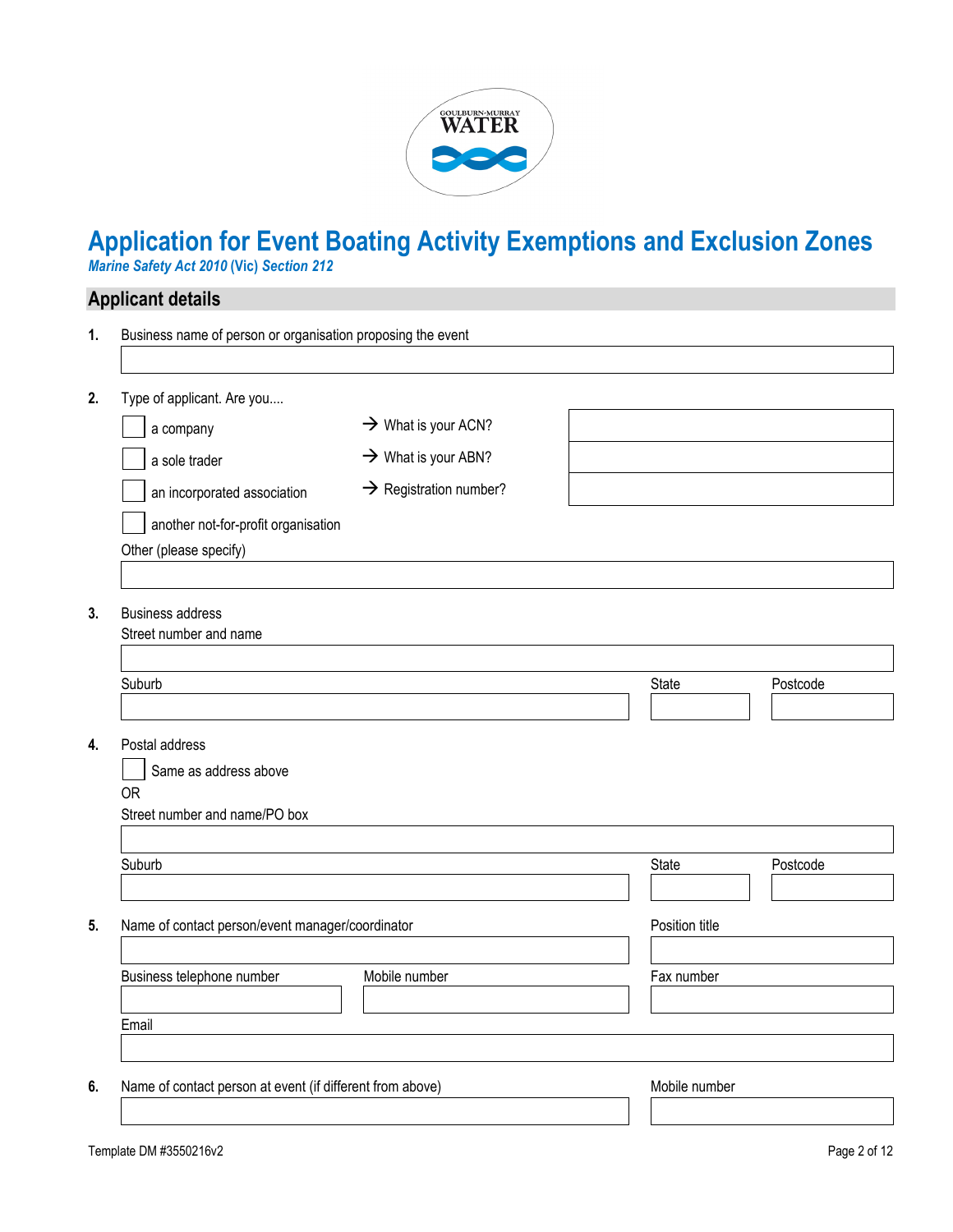# **Event Details**

**7.** Name of event

#### **8.** Name of waterway where event being held

#### **9.** Specific location of event on this waterway

**10.** Date/s of event/s at this waterway

Note: If you are conducting events at different waterways, you may need to complete a separate application form for each waterway and address the safety issues for each individual location, and submit to the relevant waterway manager.

| Start date | End date | Start time (include set up and<br>specify am or pm) | End time (include breakdown<br>and specify am or pm) |
|------------|----------|-----------------------------------------------------|------------------------------------------------------|
|            |          |                                                     |                                                      |
|            |          |                                                     |                                                      |
|            |          |                                                     |                                                      |
|            |          |                                                     |                                                      |

**11.** Type of activity at this event (choose all that apply)

| Waterskiing/wakeboarding | Dragon boat/outrigger | Sailing   |
|--------------------------|-----------------------|-----------|
| Power boating            | Canoeing/kayaking     | Swimming  |
| Rowing                   | Fishing               | Fireworks |
| Other (please specify)   |                       |           |

**12.** Description of proposed boating activity at this event (insert a description and/or attach an event day agenda/program) *For example number of participants expected, type of competition/racing, length/duration, maximum number on the water/course at any one time, level of participants expertise (eg, novice), different classes of vessels, etc*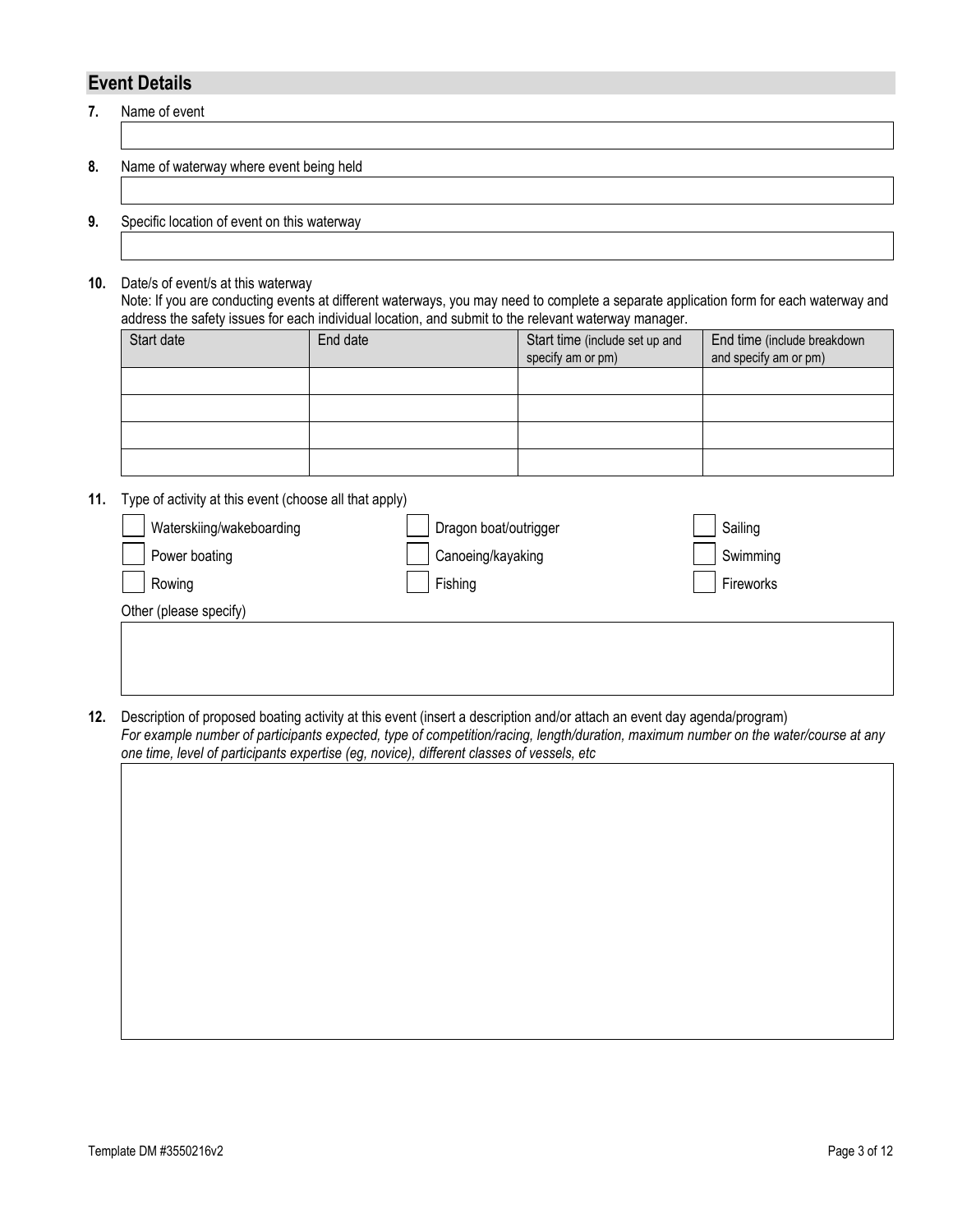## **Reason/s for application**

#### **Vessel operating and zoning rules**

**13.** Are you applying for exemptions or modifications to the State waterway rules or specific Scheduled waterway rules as detailed in the Vessel Operating & Zoning Rules for the waterway?

| $\big]$ No $\,\Rightarrow\,$ Go to question 14. |  |
|-------------------------------------------------|--|
|-------------------------------------------------|--|

Yes  $\rightarrow$  In the table below specify the exemptions, modifications or substitutions you are seeking, the reason why you are requesting the exemption and what control measure(s) you will put in place to mitigate the hazards or risks to safety that may be presented by the granting of the exemption (choose all that apply). To do this you will need to undertake a risk assessment (see question **25**).

| Exemption/modification/substitution sought                                                                                                              | Reason(s) for exemption | *Control measure(s) to mitigate hazards/safety risk |
|---------------------------------------------------------------------------------------------------------------------------------------------------------|-------------------------|-----------------------------------------------------|
| <b>State Waterway Rules</b><br>Vessels travelling at speeds greater than<br>5 knots:<br>within 50m of a person in water<br>within 50m of another vessel |                         |                                                     |
| <b>Inland waters</b><br>within 50m of the water's edge<br>within 50m of a fixed or floating<br>structure                                                |                         |                                                     |
| Coastal waters/ enclosed waters<br>within 200m of water's edge<br>within 50m of wharf, jetty, slipway,<br>diving platform or boat ramp                  |                         |                                                     |
| <b>Scheduled Waterway Rules</b><br>Schedule No. _<br>Specify clauses/rules/zones for exemption:                                                         |                         |                                                     |
| Other (please specify)                                                                                                                                  |                         |                                                     |
|                                                                                                                                                         |                         |                                                     |

\* The control measures for each exemption sought must be detailed and be specific and relevant to each exemption.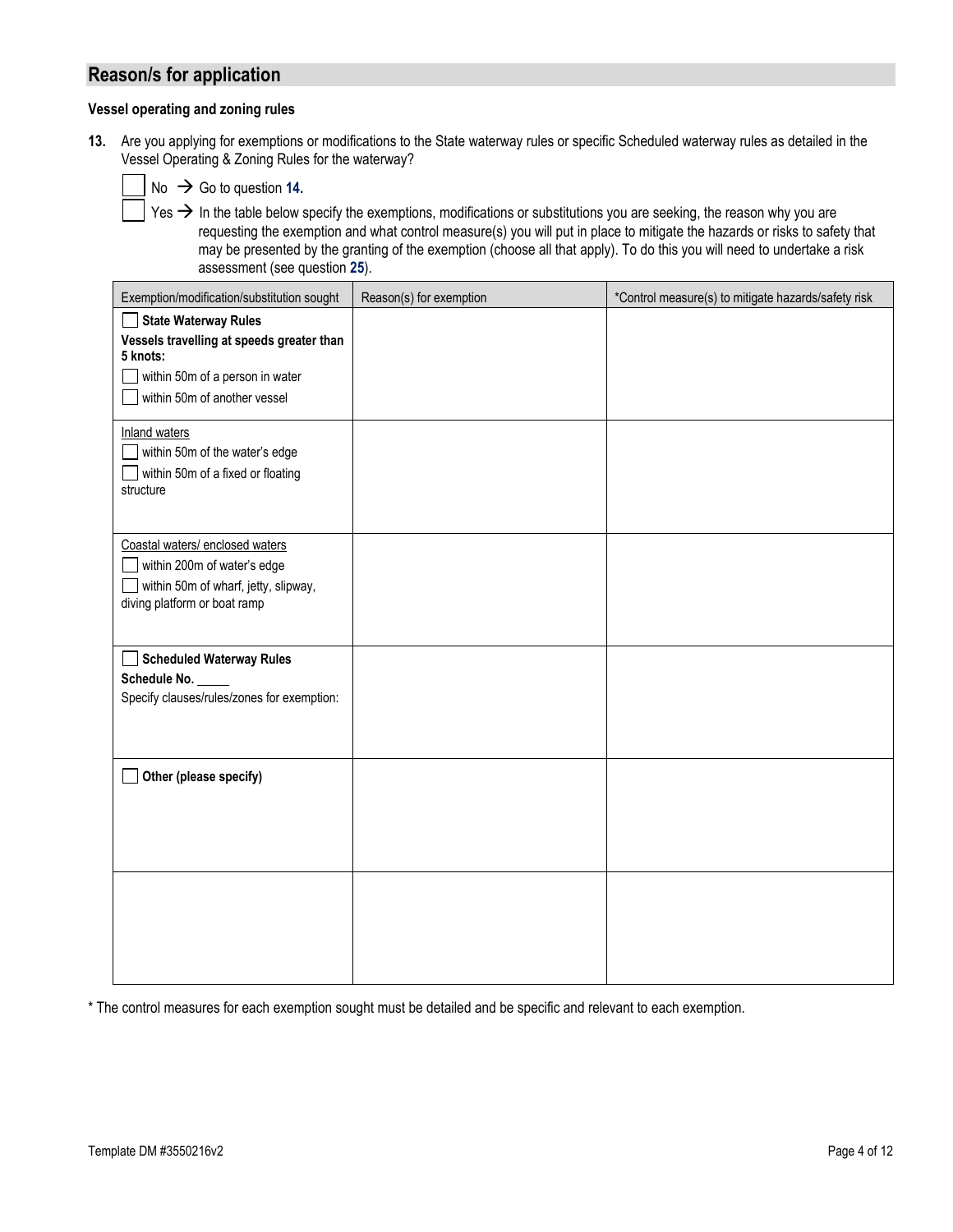#### **Safety equipment**

**14.** Are you applying for exemptions or modifications for carrying recreational vessel safety equipment?

 $No \rightarrow Go$  to question 15.

 $|$  Yes  $\rightarrow$  In the table below specify the exemptions, modifications or substitutions you are seeking, the reason why you are requesting the exemption and what control measure(s) you will put in place to mitigate the hazards or risks to safety that may be presented by the granting of the exemption (choose all that apply).

| Exemption/modification/substitution sought                | Reason(s) for exemption | *Control measure(s) to mitigate hazards/ safety risk |
|-----------------------------------------------------------|-------------------------|------------------------------------------------------|
| Person flotation devices (requirement<br>to carry)        |                         |                                                      |
| Waterproof torch/lantern                                  |                         |                                                      |
| Anchor                                                    |                         |                                                      |
| Bailer                                                    |                         |                                                      |
| Bucket with lanyard                                       |                         |                                                      |
| Fire extinguisher                                         |                         |                                                      |
| Flares                                                    |                         |                                                      |
| Vessels operating more than 2 nautical<br>miles off shore |                         |                                                      |
| <b>EPRIB</b><br>Radio                                     |                         |                                                      |
| Compass<br>Rocket flare                                   |                         |                                                      |
| Vessels 4.8 metres in length or less<br>Paddles or oars   |                         |                                                      |
| Vessels 8-12 metres in length                             |                         |                                                      |
| Lifebuoys                                                 |                         |                                                      |
| Vessels over 12 metres in length<br>Dinghy/life raft      |                         |                                                      |
| Navigation lights                                         |                         |                                                      |
| Other (please specify)                                    |                         |                                                      |
|                                                           |                         |                                                      |
|                                                           |                         |                                                      |
|                                                           |                         |                                                      |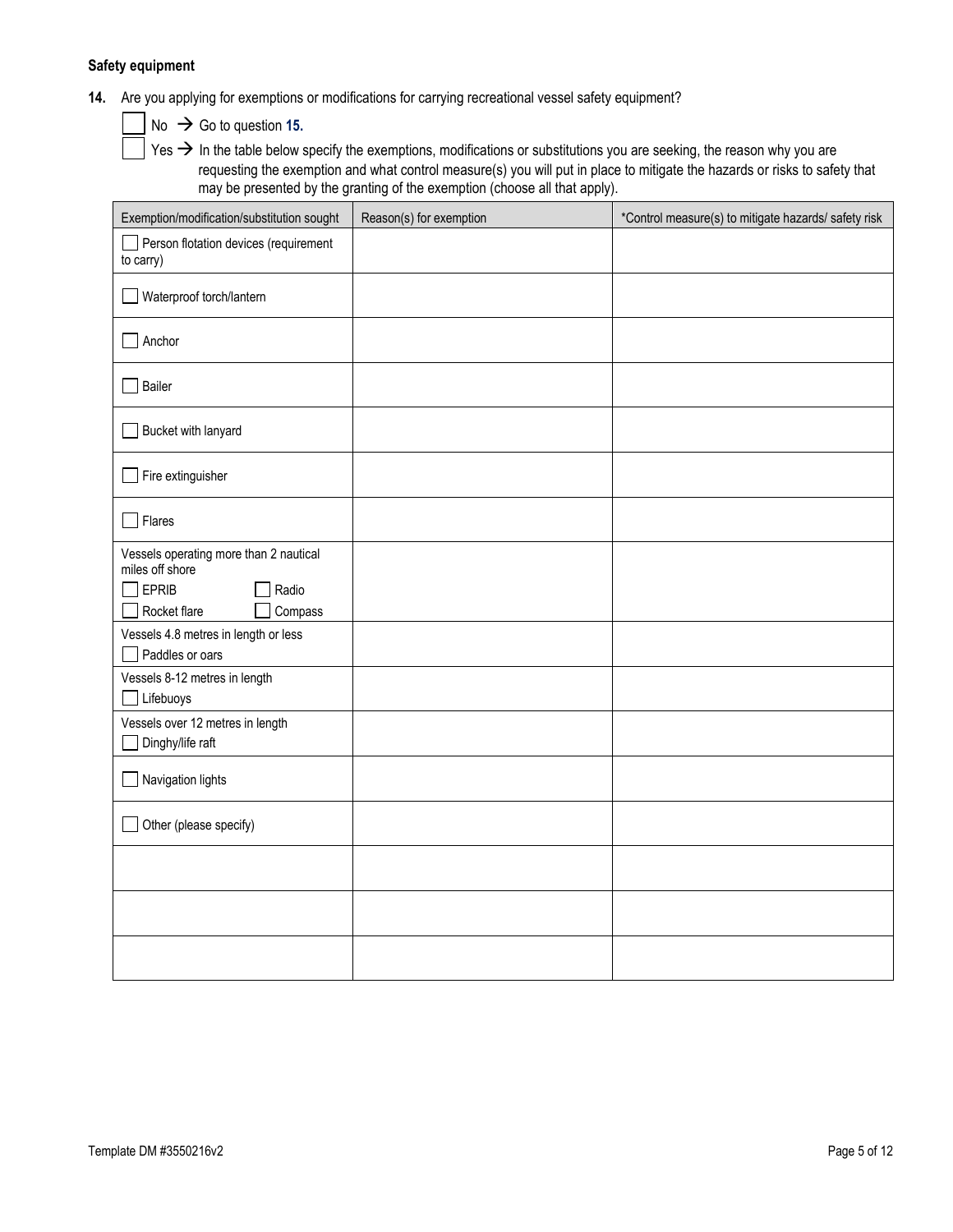**15.** Are you seeking any other exemptions, modifications or substitutions besides the vessel operating and zoning rules and safety equipment, such as *Marine Safety Act 2010* (Vic), *Marine Safety Regulations 2012* (Vic) or regulations made under the *Port Management Act 1995* (Vic)?



 $No \rightarrow Go$  to question 16.

Yes  $\rightarrow$  In the table below specify the exemptions, modifications or substitutions you are seeking the reason why you are requesting the exemption and what control measure(s) you will put in place to mitigate the hazards or risks to safety that may be presented by the granting of the exemption (choose all that apply).

| Exemption/modification/substitution sought                                                                      | Reason(s) for exemption | *Control measure(s) to mitigate hazard/safety risk |
|-----------------------------------------------------------------------------------------------------------------|-------------------------|----------------------------------------------------|
| <b>Marine Safety Act 2010</b><br>Specify clauses for exemption:                                                 |                         |                                                    |
| Vessel registration<br>Marine licence<br>Marine licence conditions                                              |                         |                                                    |
| <b>Marine Safety Regulations 2012</b><br>Specify clauses for exemption:                                         |                         |                                                    |
| Person flotation devices - requirement to<br>wear<br>Person flotation devices do not meet<br>specified standard |                         |                                                    |
| Regulations made under the Port<br><b>Management Act 1995</b><br>Specify clauses for exemption:                 |                         |                                                    |
| Other (please specify)                                                                                          |                         |                                                    |

#### **Exclusion Zones**

**16.** Are you seeking an exclusion zone for any part of the waterway where your event will be held? Please note, an exclusion zone can only be established in conjunction with an exemption.



 $No \rightarrow Go$  to question 17.

Yes  $\rightarrow$  You will need to show the area of all exclusion zones on a map to be provided with this application.

Please provide a description of the exclusion zone and how it will be managed. Who will monitor and/or enforce the exclusion zone? What measures are in place if unauthorised persons enter the exclusion zone?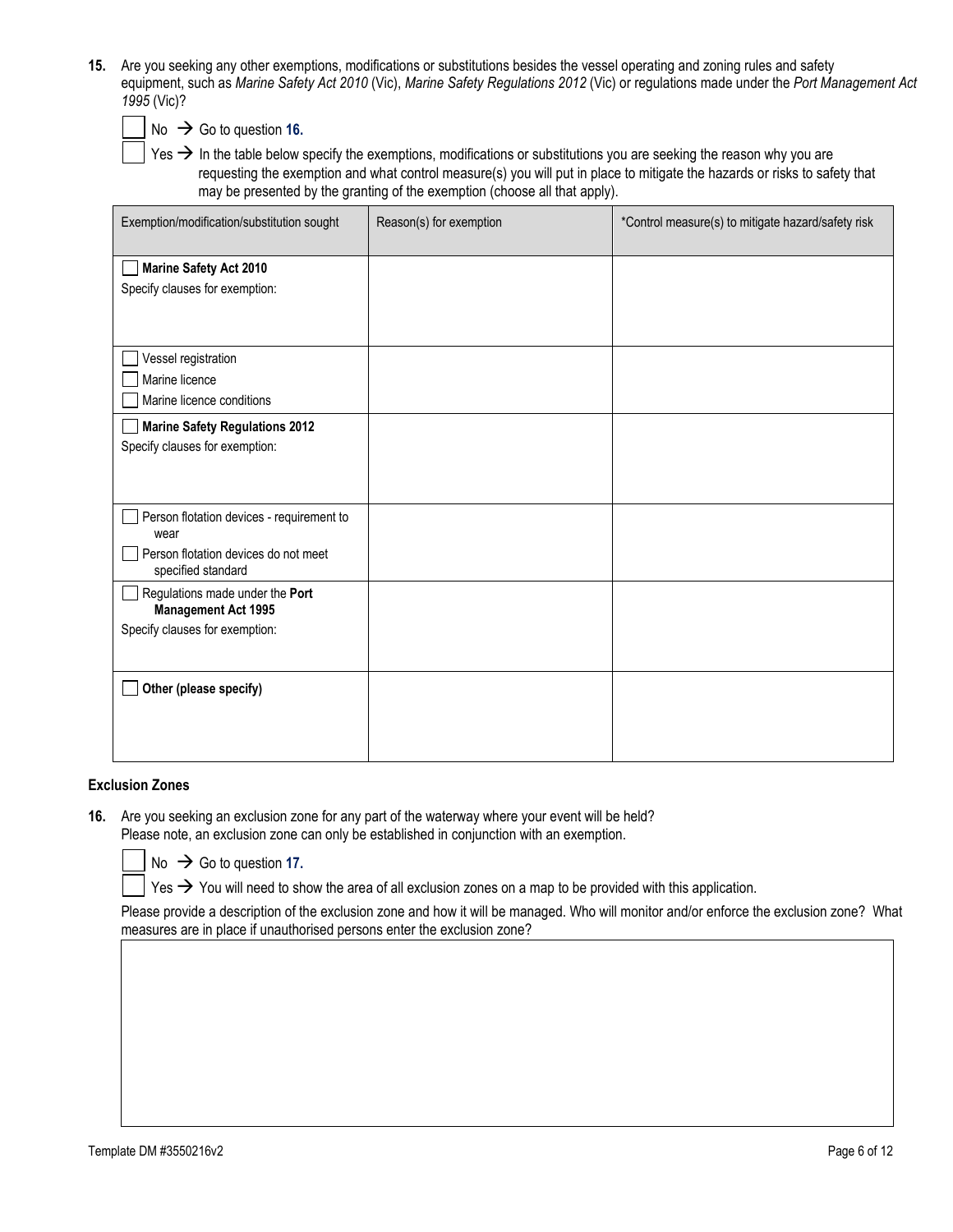## **Previous history**

#### **Previous history**

**17.** Has this activity/event been held previously?

|  |  |  |  | $\vert$ No $\rightarrow$ Go to question 19. |  |
|--|--|--|--|---------------------------------------------|--|
|--|--|--|--|---------------------------------------------|--|

 $Yes \rightarrow Is$  it an annual event  $\vert$  No  $\vert$  Yes

implemented to prevent the same type of incident happening again.

**18.** Have there been any marine safety incidents in previous events? (Such as collision, capsize, injury, involved emergency response)

|  | No $\rightarrow$ Go to question 19.                                                                                                   |  |
|--|---------------------------------------------------------------------------------------------------------------------------------------|--|
|  | Yes $\rightarrow$ Provide a summary of the safety incidents (date, what happened and who involved) and explain what measures you have |  |

# **Risk assessment and risk management**

#### **National or State recognised body - Safety Management Plan**

**19.** Is this event operating under the rules/safety management plan (SMP) of a national or state recognised body? (e.g. Yachting Australia, Rowing Victoria, Australian Power Boat Association)

 $No \rightarrow Go$  to question 20.

 $Yes \rightarrow Name of body$ 

Are there any amendments to these rules/SMP for this event?

 $No \rightarrow Go$  to question 20.

 $Yes \rightarrow$  Provide details of the amendments for this event

#### **Water infrastructure**

**20.** During this event will there be any infrastructure installed on water for this event? (e.g. buoys, pontoons, moored vessels, markers, etc)

No  $\rightarrow$  Go to question 21.

Yes  $\rightarrow$  List the number and type of infrastructure that will be on the water (e.g. 5 buoys, 1 ski jump)

What measures will you implement to minimise the safety risks associated with the use of or collision/impact with the infrastructure?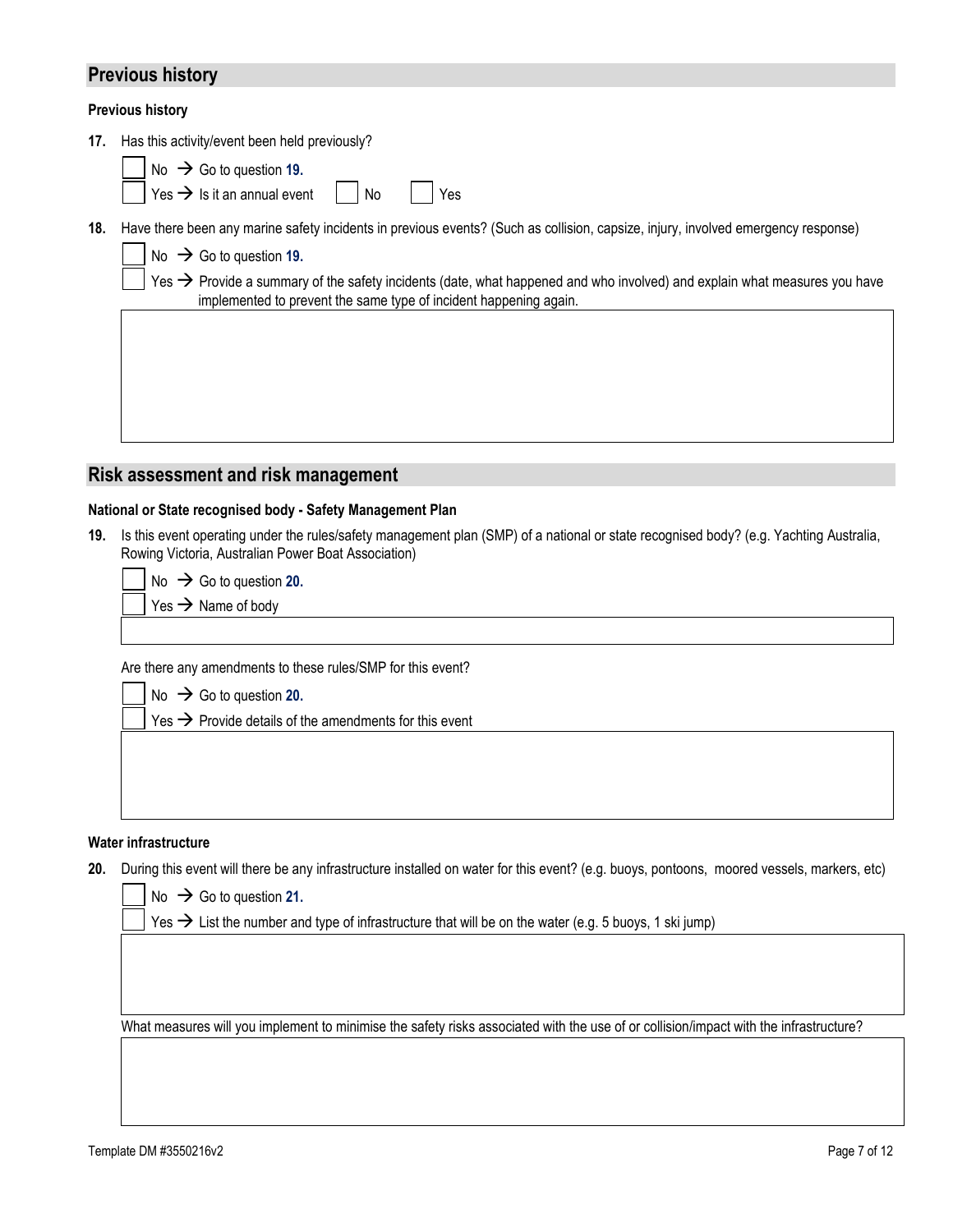#### **Rescue, emergency and first aid services**

**21.** What rescue, emergency and first aid services will be provided for this event? Provide details of the number, type (e.g. 2 rescue boats, 2 qualified first aid officers, 1 paramedic) and how they will be identified.

What criteria was used to determine the type and number of rescue, emergency and first aid services provided? For example the number rescue vessels required to reach a number of people in the water at any one time, severity of injuries.

#### **Communications**

**22.** What communication systems will you have to communicate with participants, event marshals, safety boats, the public, emergency services and other vessel operators?

What measures will you implement if the communication systems (including emergency alarm) fail?

#### **Cancellation policy**

**23.** What would trigger the suspension or cancellation of the activity/event and who is the person(s) responsible to make that decision? Indicate the trigger points such as wind strength, wave height, visibility or other measureable factors.

### **Fireworks**

**24.** Will this event have fireworks?



Yes  $\rightarrow$  You will need to show the fireworks minimum separation distances on a map to be provided with this application and also provide a copy of the Work Cover approvals.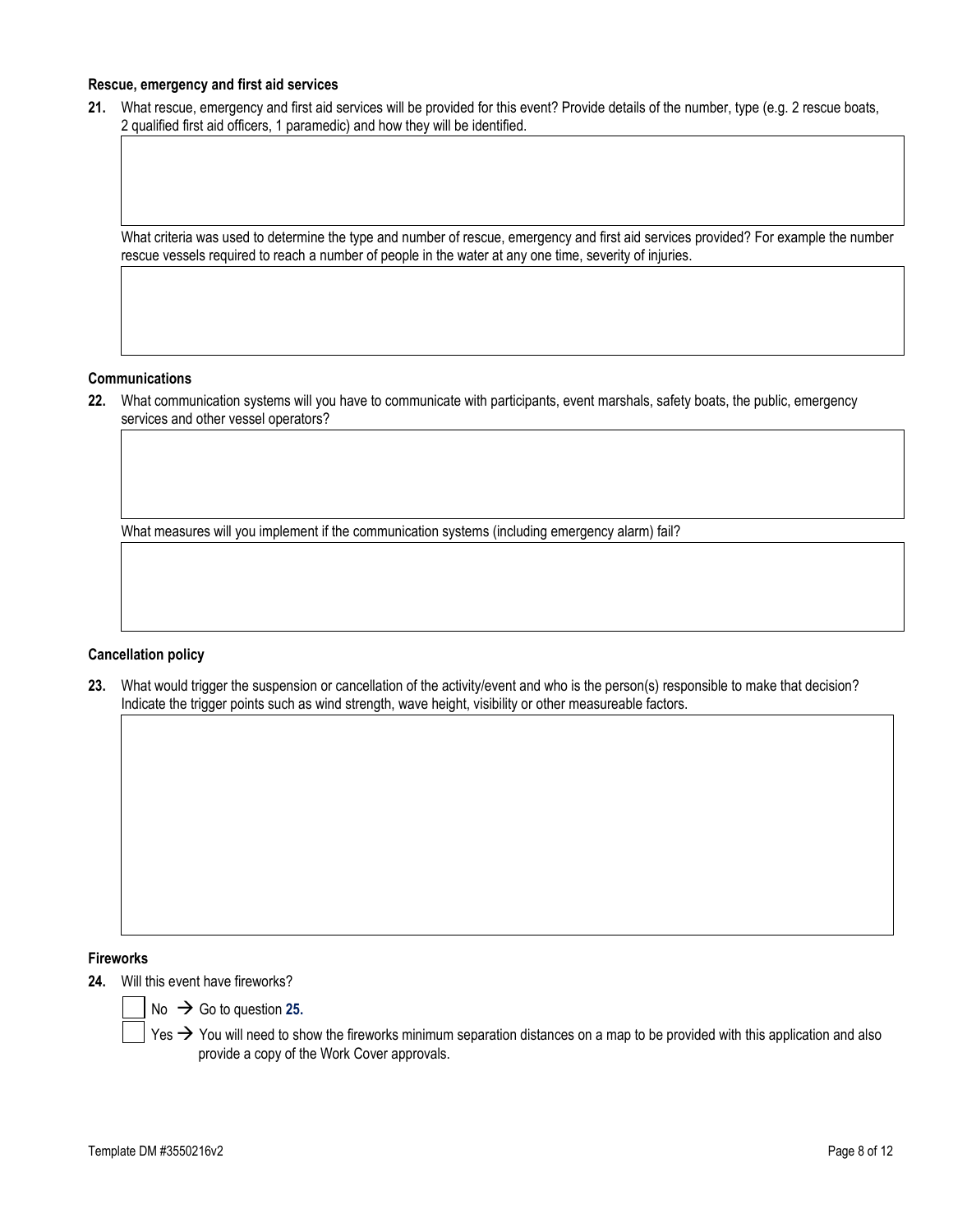#### **25. Risk assessment**

The key steps of a risk assessment process and the matrix below provide a basic framework for identifying and measuring risk.

- Identify and consider each of the hazards/risks associated with the activity/event. What can happen, how it can happen given a number of different circumstances, or in conjunction with another hazard?
- Identify the Likelihood of each hazard/risk occurring. Is it Almost Certain, Likely, Moderate, Unlikely or Rare? Identify what the Consequence would be. Would it be Insignificant, Minor, Moderate, Major or Catastrophic?
- Match the Likelihood score and the Consequence score to determine the Risk Rating. Is it High, Significant, Moderate or Low? Any identified Risk Rating in the Moderate, Significant or High categories require some form of control measure to reduce the risk.
- Identify and record the control measures that are already in place to reduce the level of risk associated with the hazard and determine if any additional controls are required to reduce the risk to an acceptable level. Include both preventative controls (to prevent a hazard from occurring) and mitigating controls (to reduce the degree of harm in the event of a hazard or incident occurring). Ensure that the number and effectiveness of controls reflect the level of risk.

• Re-assess the risk rating for each identified hazard/risk taking into account the specified control measures.

The controls measure identified in relation to any exemptions should also be included at questions **13**, **14**, **15**.

| Risk assessment matrix                                  | Consequence (C) |                            |                                      |                             |                                                |                                 |  |  |  |
|---------------------------------------------------------|-----------------|----------------------------|--------------------------------------|-----------------------------|------------------------------------------------|---------------------------------|--|--|--|
|                                                         |                 | Insignificant<br>First aid | <b>Minor</b><br>Medical<br>treatment | Moderate<br>Hospitalisation | Major<br>Single death/<br>multiple<br>injuries | Catastrophic<br>Multiple deaths |  |  |  |
| Likelihood (L)                                          |                 |                            | 2                                    | 3                           | 4                                              | 5                               |  |  |  |
| <b>Almost Certain</b><br>Event expected to occur        | 5               | Moderate<br>5              | Significant<br>10                    | <b>High</b><br>15           | High<br>20                                     | High<br>25                      |  |  |  |
| 4<br>Likely<br>Event may occur                          |                 | Low<br>4                   | Moderate<br>8                        | Significant<br>12           | High<br>16                                     | <b>High</b><br>20               |  |  |  |
| Moderate - Event may occur once<br>in 3 events          | 3               | Low<br>3                   | Moderate<br>6                        | Moderate<br>9               | Significant<br>12                              | <b>High</b><br>15.              |  |  |  |
| Unlikely - Event may occur once<br>in 10 events         | $\overline{2}$  | Low<br>2                   | Low<br>4                             | Moderate<br>6               | Moderate<br>8                                  | Significant<br>10               |  |  |  |
| Rare - Event occurs only in<br>exceptional circumstance |                 | Low                        | Low<br>2                             | Low<br>3                    | Low<br>4                                       | Moderate<br>5                   |  |  |  |

*Examples of some of the risks may include:*

- **Collision**: Collision between: vessel/vessel, vessel/structure, vessel/bank, vessel/person, fixed or floating object, overhead obstruction/wires, submerged object.
- **Person overboard**.
- **Capsize/swamping**.
- **Vessel Failure**: Catastrophic failure, (loss of steering or power) that may result in harm to occupants of vessel, other vessels or onlookers consider speed of vessels.
- **Fire**: Vessels and water infrastructure.
- **Propeller Injury:** Injury to a participant from a vessel's propeller.
- **Debris in water** causing hazard to other participants, users or vessels.
- **Low light restricted visibility**: Event to be conducted in low light/visibility, twilight or dark. Consider requirement for navigation lights, impact on rescue.
- **Black water restricted visibility**: Consider potential that the water turbidity, colour or available daylight might prevent seeing someone in the water or under the surface.
- **Delay to event causing impact on exclusion zone/event area**: Consider potential that the event may be delayed or run overtime, be late to start, or be required to pause for unanticipated activities. Consider the likely impact on safety of the event.
- **Unregistered vessels or unlicensed operators**: The potential that unregistered vessels or unlicensed operators of powered vessels will be present.
- **Un-official Vessels/swimmers**: Large crowds expected on the banks/waters edge Vessels or swimmers/spectators not involved in the event to enter the area where the event is to be held.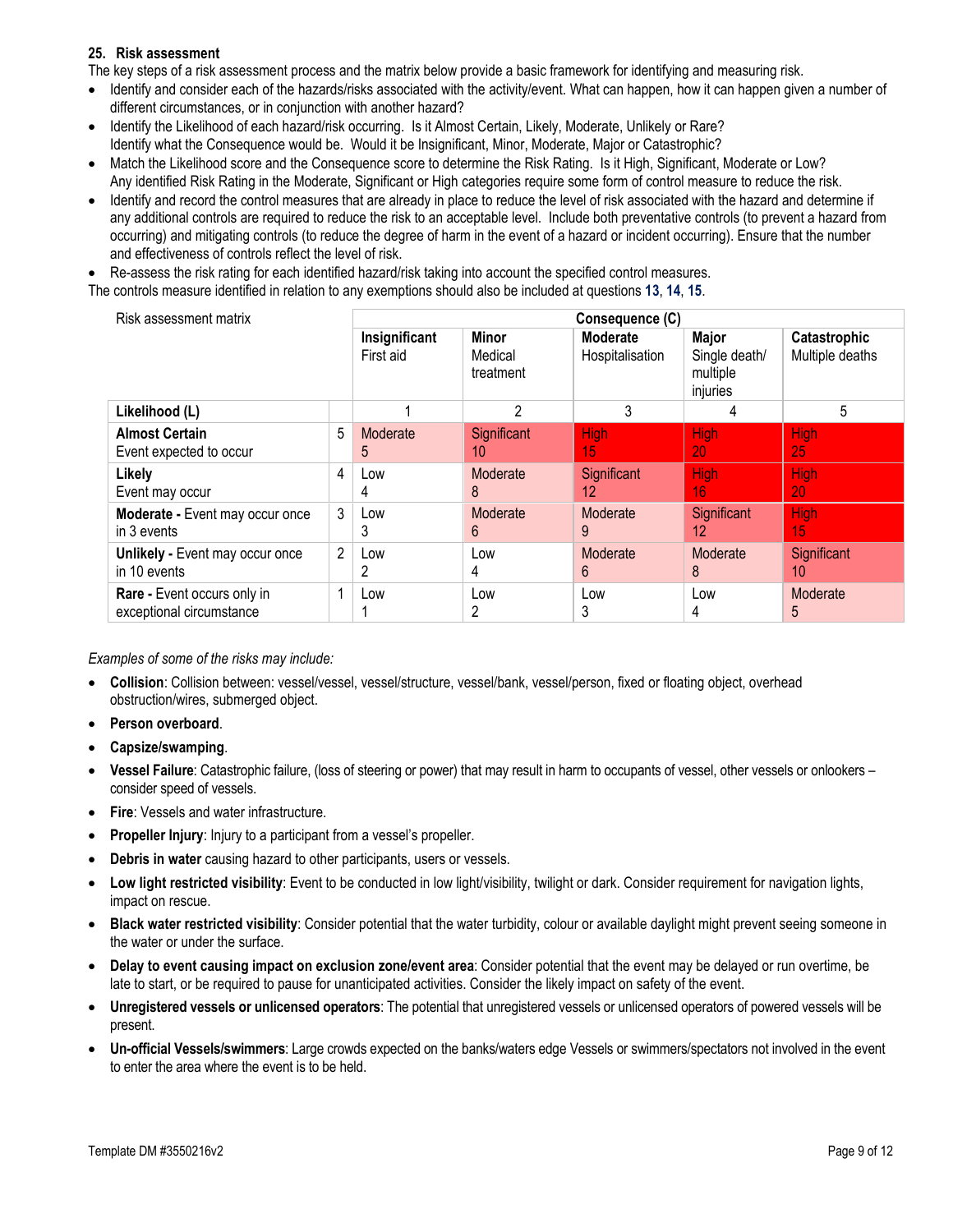| Hazard/Risk: Identify, record and<br>assess the hazards and risks to safety<br>specific to this activity/event | Initial Initial<br>L | C | Initial<br><b>Risk</b><br>Rating<br>(LxC) | <b>Preventative controls</b><br>List control measures in place to<br>prevent a hazard from occurring<br>and reduce the risks to safety<br>identified                                                                                                                        | L              | C              | <b>Risk</b><br>Rating<br>(LxC) | Revised Revised Revised Mitigating controls<br>List control measures to reduce<br>the degree of harm in the event<br>of an incident occurring                                                              |
|----------------------------------------------------------------------------------------------------------------|----------------------|---|-------------------------------------------|-----------------------------------------------------------------------------------------------------------------------------------------------------------------------------------------------------------------------------------------------------------------------------|----------------|----------------|--------------------------------|------------------------------------------------------------------------------------------------------------------------------------------------------------------------------------------------------------|
| <b>Example</b><br>Collision between two competing<br>vessels operating at high speed                           | 4                    | 4 | 16                                        | Racing boats travelling in same<br>direction around circuit.<br>Racing rules in place regarding<br>holding your lane, overtaking<br>and minimum distances.<br>Maximum of 8 vessels per race.<br>Vessel drivers are experienced.<br>All competitors must attend<br>briefing. | $\overline{2}$ | $\overline{4}$ | 8                              | Rescue boats on course at all<br>times when racing.<br>Paramedic stationed on a<br>rescue boat.<br>Personal protective equipment<br>worn by occupants of competing<br>vessels (PFD, helmet, race<br>suit). |
|                                                                                                                |                      |   |                                           |                                                                                                                                                                                                                                                                             |                |                |                                |                                                                                                                                                                                                            |
|                                                                                                                |                      |   |                                           |                                                                                                                                                                                                                                                                             |                |                |                                |                                                                                                                                                                                                            |
|                                                                                                                |                      |   |                                           |                                                                                                                                                                                                                                                                             |                |                |                                |                                                                                                                                                                                                            |
|                                                                                                                |                      |   |                                           |                                                                                                                                                                                                                                                                             |                |                |                                |                                                                                                                                                                                                            |
|                                                                                                                |                      |   |                                           |                                                                                                                                                                                                                                                                             |                |                |                                |                                                                                                                                                                                                            |
|                                                                                                                |                      |   |                                           |                                                                                                                                                                                                                                                                             |                |                |                                |                                                                                                                                                                                                            |
|                                                                                                                |                      |   |                                           |                                                                                                                                                                                                                                                                             |                |                |                                |                                                                                                                                                                                                            |
|                                                                                                                |                      |   |                                           |                                                                                                                                                                                                                                                                             |                |                |                                |                                                                                                                                                                                                            |
|                                                                                                                |                      |   |                                           |                                                                                                                                                                                                                                                                             |                |                |                                |                                                                                                                                                                                                            |
|                                                                                                                |                      |   |                                           |                                                                                                                                                                                                                                                                             |                |                |                                |                                                                                                                                                                                                            |
|                                                                                                                |                      |   |                                           |                                                                                                                                                                                                                                                                             |                |                |                                |                                                                                                                                                                                                            |
|                                                                                                                |                      |   |                                           |                                                                                                                                                                                                                                                                             |                |                |                                |                                                                                                                                                                                                            |
|                                                                                                                |                      |   |                                           |                                                                                                                                                                                                                                                                             |                |                |                                |                                                                                                                                                                                                            |
|                                                                                                                |                      |   |                                           |                                                                                                                                                                                                                                                                             |                |                |                                |                                                                                                                                                                                                            |
|                                                                                                                |                      |   |                                           |                                                                                                                                                                                                                                                                             |                |                |                                |                                                                                                                                                                                                            |
|                                                                                                                |                      |   |                                           |                                                                                                                                                                                                                                                                             |                |                |                                |                                                                                                                                                                                                            |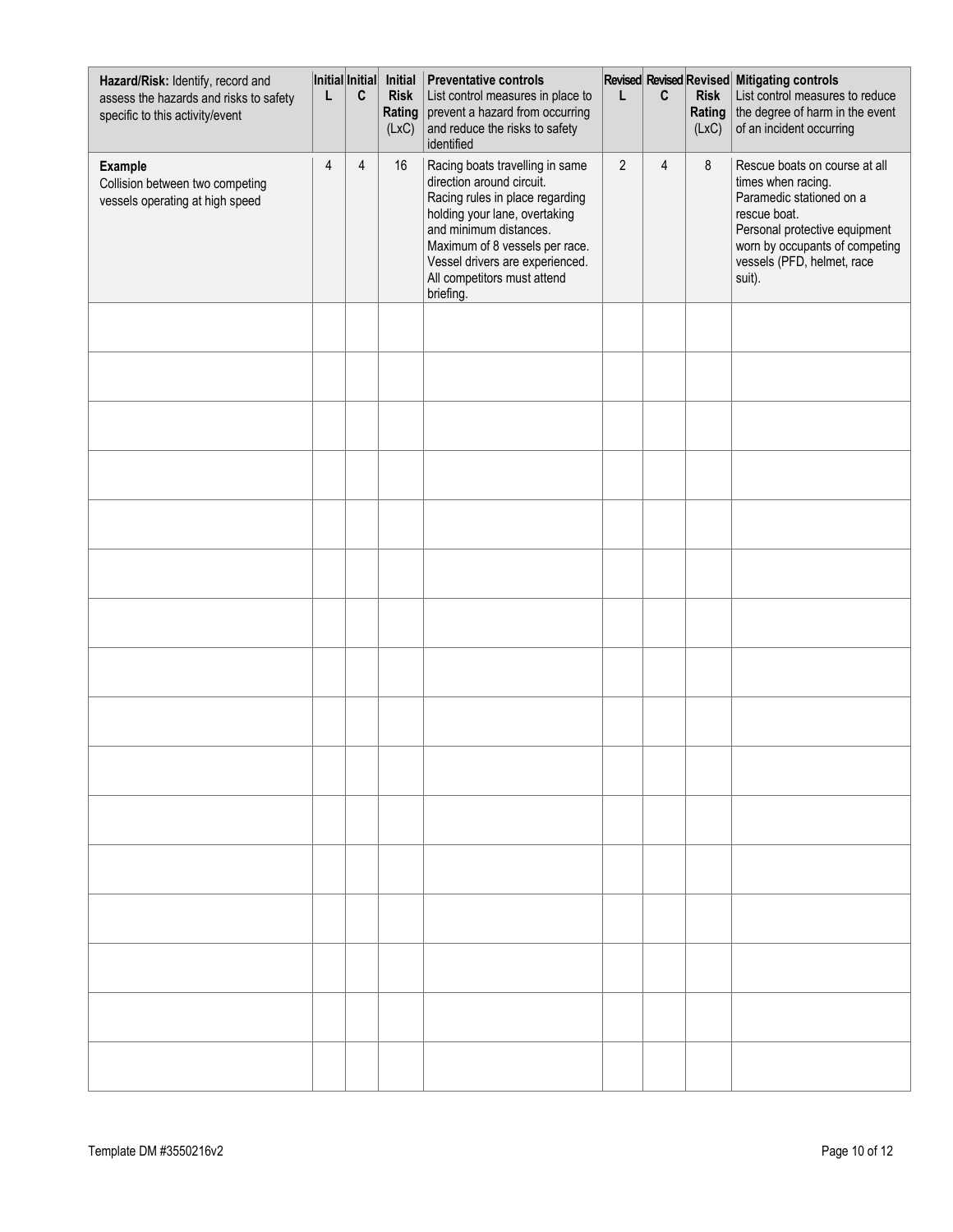#### **Public liability insurance**

**26.** What is the amount of public liability insurance coverage you hold for this event? (minimum \$20M)

\$

## **Declaration and signature**

- **27.** I declare that:
	- I am authorised to make this request on behalf of the event proponent.
	- To the best of my knowledge the contents of this form and any attachments are true and correct.
	- I will advise Victoria Police and Maritime Safety Victoria in writing of any reportable marine incidents that occur during the event.
	- All vessels involved in the event will be either registered commercially or recreationally and vessel operators (including officials and participants) are appropriately licensed or qualified.
	- An emergency plan is in place to adequately supply emergency services during the event and all emergency personnel are briefed, familiar with the area of operation and appropriately licensed or qualified.
	- A cancellation policy will be implemented when the safety risk is deemed too high to go ahead with the event.
	- Adequate public liability insurance is held for this type of event.
	- if fireworks are conducted at the event, the appropriate approvals from Work Cover and CASA (Civil Aviation Safety Authority) and the appropriate pyro-technician licences are held and the fireworks will be conducted in accordance with reg 155 of the *Dangerous Goods (Explosive) Regulations 2011* (Vic).

I understand it is an offence under section 305 of the *Marine Safety Act 2010* to provide any false or misleading information and that penalties apply.

I understand that failure by the event proponent and participants to comply with the undertakings made in this application may result in legal proceedings and the cancellation of the event.

I acknowledge that if lodging this request electronically, the waterway manager will accept this communication as containing my signature for the purposes of the *Electronic Transactions (Victoria) Act 2000* (Vic).

| Signature of applicant (if lodging electronically, type name and signature here) | Date |
|----------------------------------------------------------------------------------|------|
|                                                                                  |      |

| olyname or applicant (ii loughly electronically, type name and signature nere) |          | Dale |
|--------------------------------------------------------------------------------|----------|------|
|                                                                                |          |      |
| Printed name                                                                   | Position |      |
|                                                                                |          |      |